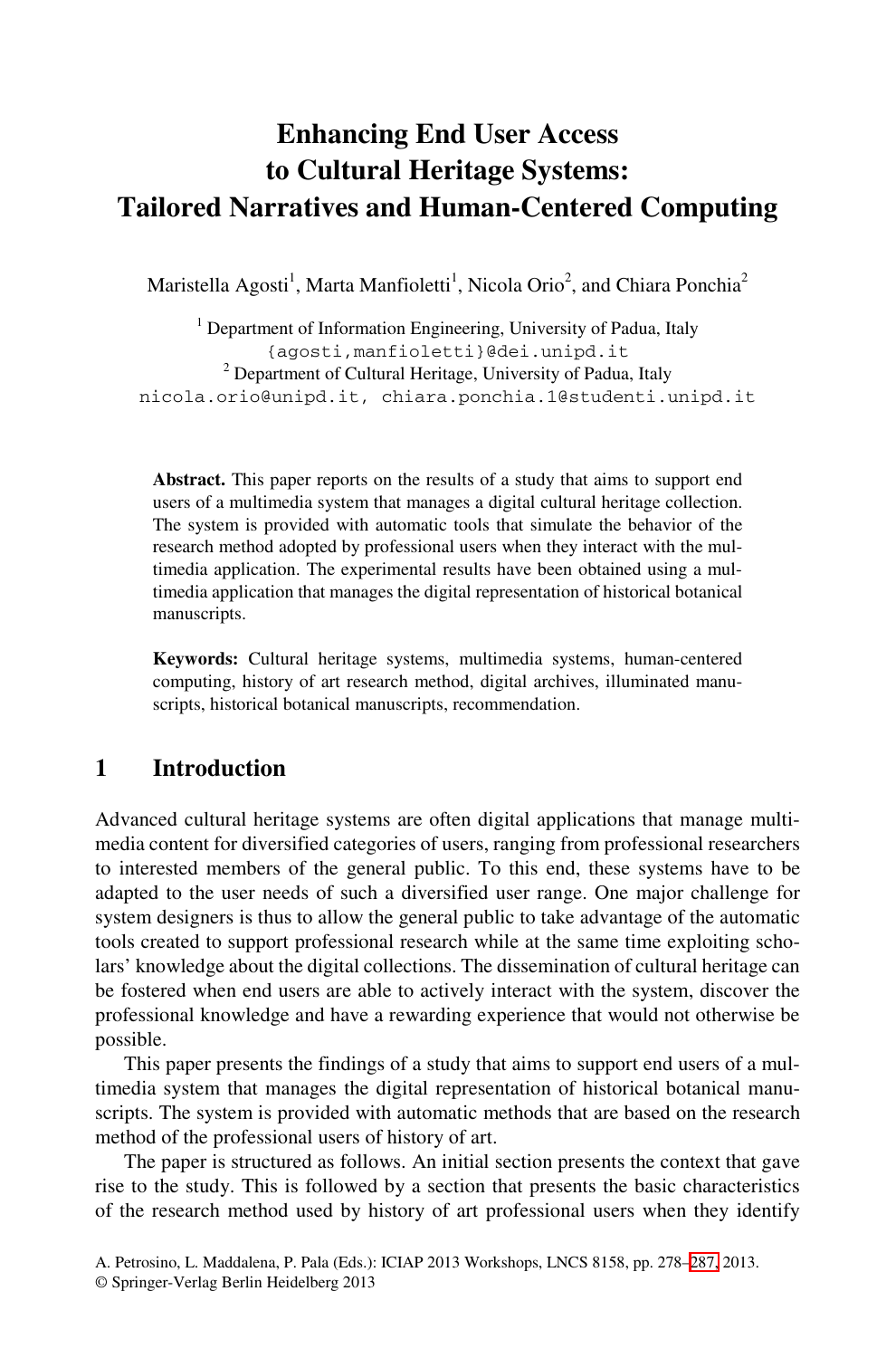correspondences and similarities between images in manuscripts that may have been written over the centuries and/or in different geographical areas. After having identified and presented the essential characteristics of the methodological tools used by history of art experts, we present the process adopted to define and enrich the digital representations of botanical manuscripts with useful metadata representations that are used with a proposed method for automatically discovering similarity between images. At the end we make some final remarks together with some suggestions for future work.

## **2 Context**

The findings presented in the paper originated in the CULTURA project, a European project that aims at increasing user engagement with cultural heritage digital collections through the development of a new adaptive and dynamic environment<sup>1</sup>. To fulfill the challenging goal of the project, continuous interaction with different categories of end users is required to understand the needs, wishes and desires CULTURA has to address. As an exemplary cultural heritage digital collection, we used the digital archive containing the digital representations of illuminated manuscripts identified and chosen in the context of the IPSA (*Imaginum Patavinae Scientiae Archivum*) project.

The IPSA digital archive was created at the University of Padua for professional researchers in History of Illumination to allow them to compare the illuminated images held in the collection and to examine in depth certain aspects of scientific illustration in Italy<sup>2</sup>. The approach adopted in designing the IPSA multimedia system was focused on the user with the aim of developing a real human-centered multimedia application [1].

Due to involvement in the CULTURA project, we had to face the stimulating task of opening up such a specialist collection to new user categories with different interests toward the IPSA collection and History of Art in general. In fact, a subset of the IPSA collection was selected to be imported in the CULTURA environment for use as a case study to test the new environment and its functions. This new environment was named IPSA@CULTURA to underline that the IPSA content was being used with tools and services of the CULTURA environment<sup>3</sup>. CULTURA provides a service-oriented architecture, where the user can interact with a number of functions that have been developed and are maintained by partners of the project; the portal was developed using Drupal by the research group of the Trinity College Dublin [2].

With our involvement in the design and development of IPSA@CULTURA, we have come to the conviction that a valuable way to catch the attention of new users is to give them the basic critical tools and information to approach the collection and to involve them in the research paths of professional users. This would then help them to develop their own research method and have a more satisfactory interaction with the system.

Therefore, we prepared a *narrative* to guide users through the collection, and we presented them with both the IPSA@CULTURA contents and the main functions.

-

<sup>1</sup> http://www.cultura-strep.eu/

<sup>2</sup> http://ipsa.dei.unipd.it/en\_GB

 $3$  http://kdeg.cs.tcd.ie/ipsa/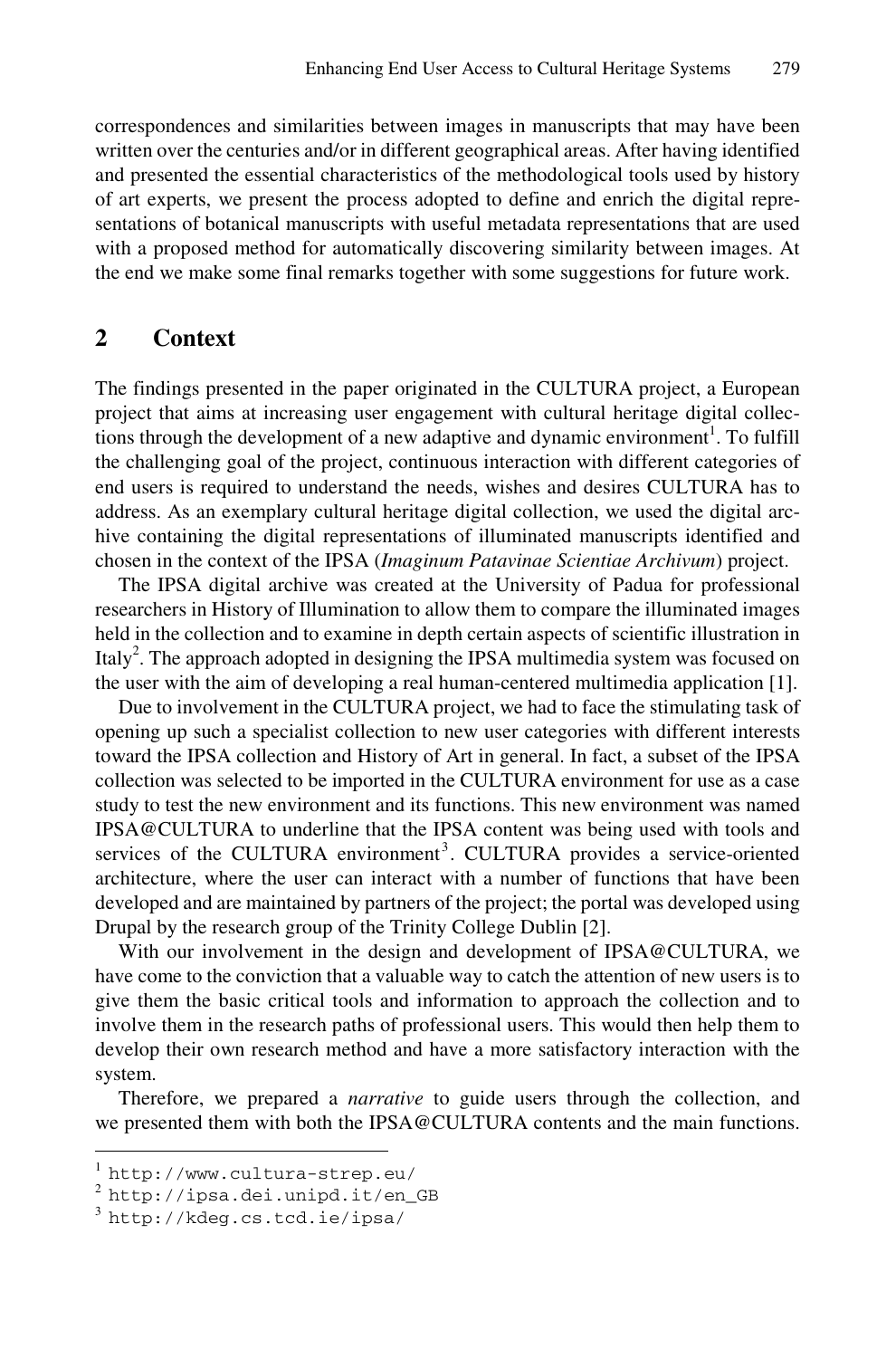

**Fig. 1.** Graphical representation of the three groups of manuscripts used in the study

Up to now art historians have developed the recommendations to create the narrative, but we decided to investigate how they are related to features that can be directly computed from metadata descriptors and multimedia content.

## **3 Art Historical Research Method Recommendations**

The main functions of IPSA@CULTURA include enabling the final user to follow different paths through the collection thanks to the use of narratives. With the term narrative we mean short lessons that allow the user to become acquainted with the collection and to obtain a clearer idea of the research that can be carried out in IPSA@CULTURA. Illuminations are presented to the user according to their interest toward the collection: a beginner or user with a low level of interest would only be shown the basic resources of the narrative. A mid-level user would be shown more information, whereas a person with a high level of interest is shown all the documents. However, it is possible for a beginner to see additional resources from the higher levels if they are so interested.

Let us see a narrative in detail. Since the IPSA collection includes a rich group of illuminated herbals, it was considered very significant to create a narrative on the development of botanical illustrations in Italy from the early centuries of the Middle Ages until the XV century. Therefore, not only can the user follow the history of this particular kind of illustration, but they are also given a quick and simple overview of some of the main medieval periods that are relevant from an art-historical point of view.

Art historians employ a number of methods in their research into the qualities, nature and history of objects. They examine works of art through an analysis of form (i.e. the use of line, shape, color, texture and composition, and iconographic analysis) that takes account of the particular design elements. Art historians are able to assign a date to different works of art by studying their style and making comparisons with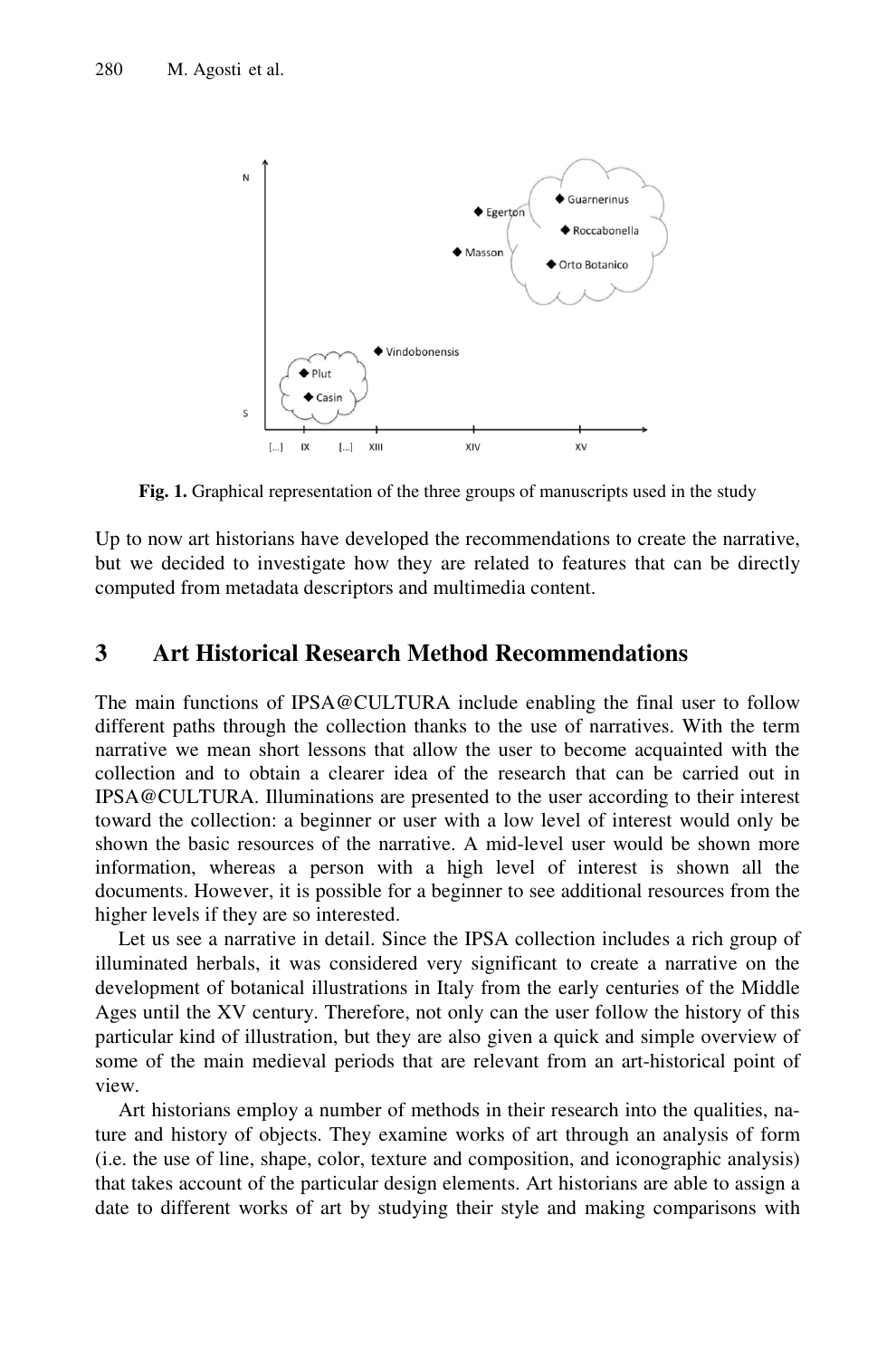other images (frescos, illuminations, jewelry decoration and so on) whose realization time is unknown. For example, if an illumination presents the same stylistic and iconographic feature of the Scrovegni Chapel frescoes in Padua, which were painted by Giotto between  $1303$  and  $1305<sup>4</sup>$ , it can reasonably be assumed that the illumination was painted at the beginning of the XIV century, maybe by a Paduan illuminator or by an illuminator that visited Padua.

| <b>Call Number</b>                                                    | Label                | <b>Century</b>               | <b>Provenance</b> |
|-----------------------------------------------------------------------|----------------------|------------------------------|-------------------|
| Montecassino, Archivio della Badia,<br>Casin. 97                      | Casin                | IX                           | Montecassino      |
| Firenze, Biblioteca Medicea Lauren-<br>ziana, ms. Plut. 73.41         | Plut                 | IX                           | Montecassino      |
| Wien, Osterreichische Nationalbiblio-<br>thek, Codex Vindobonensis 93 | <b>Vindobonensis</b> | <b>XIII</b>                  | Southern Italy    |
| Paris, Bibliothèque de l'Ecole des<br>Beaux-Arts, ms. Masson 116      | Masson               | <b>XIV</b><br>$(1370-1380)$  | Northern Italy    |
| London, British Library, ms. Egerton<br>2020                          | Egerton              | <b>XIV</b><br>$(1390-1404)$  | Padua             |
| Venezia, Biblioteca Nazionale Mar-<br>ciana, Cod.Lat.VI 59            | Roccabonella         | <b>XV</b><br>$(1445 - 1448)$ | Venice            |
| Padova, Biblioteca Orto Botanico, ms<br>Ar. 26 n. 1283                | Orto Botanico        | <b>XV</b>                    | Veneto            |
| Bergamo, Biblioteca Civica Angelo<br>Mai, ms MA 592 (già Lambda 1.3)  | Guarnerinus          | <b>XV</b><br>(1441)          | Feltre            |

**Table 1.** Catalog information on the IPSA manuscripts used in the study

According to this methodology, the IPSA herbal collection can be divided into three main groups of manuscripts that were produced roughly at the same time and that present illuminations with the same stylistic features and sometimes with similar iconographic elements. These three groups constitute three main steps in the development of botanical illustrations: (1) the Montecassino group, which includes very early botanical manuscripts produced in Southern Italy between the VIII and IX centuries [3], (2) the Federico II group, constituted by manuscripts produced at the court of Federico II in Southern Italy during the XIII century, and (3) the Veneto group, which consists of herbals produced in the Veneto region during the XIV and XV centuries and characterized by very realistic images. In Figure 1 the three mains groups of manuscripts are represented in a graph where the vertical axis represents the geographic areas of provenance of the manuscripts, where N stands for North of Italy and

j

 $^4$  http://www.cappelladegliscrovegni.it/index.php/en/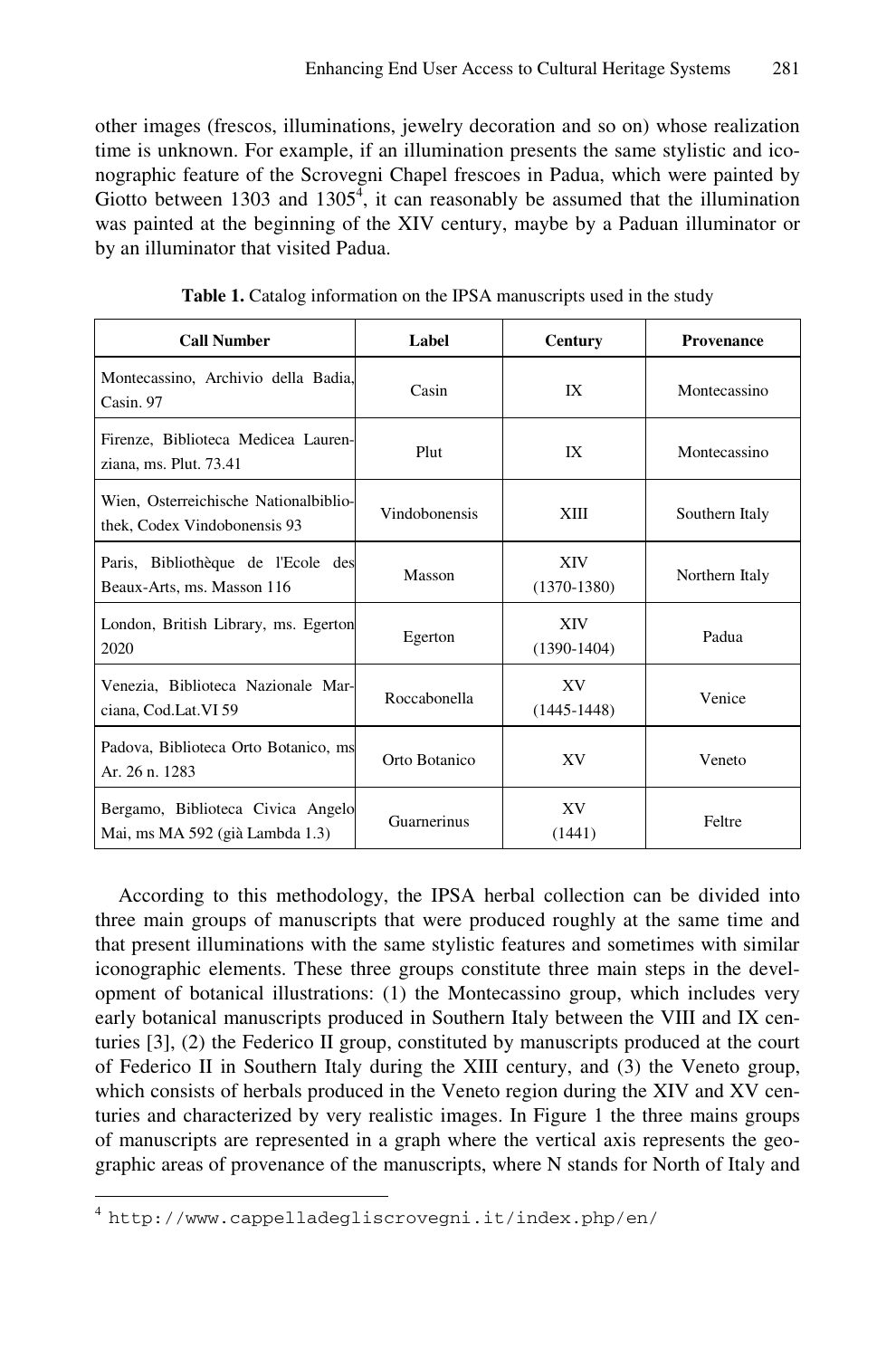S stands for South of Italy, and the horizontal axis represents the time, from the IX to the XV century.

Once users start to access the narrative, they are shown an introductive page with instructions on how to use the lesson functions. In one lesson they can use the "Lesson Block", which is located on the left hand side of the screen of the IPSA@CULTURA application, to read their tasks and to navigate through the lesson. While in the middle of course, they can move from one page to the next by simply clicking on the "Next" button, or in some cases they can choose between the "Next" button and the "See extra resource related to this one" button to access more detailed information on the issue.

In this narrative lesson, users are firstly shown an illumination of the Rosmarinum plant belonging to a manuscript of the Montecassino group. Then, users can decide whether to view the illumination of another manuscript of this group ("See extra resource related to this"), thus obtaining more knowledge of the manuscript production and botanical illustration of this period, or whether to skip to the second important moment of botanical illustration in Italy, the production of the Federico II manuscripts ("Next").

All the illuminations are accompanied by detailed explanations of the subject of the manuscript they belong to as well as their historical and art-historical context, as can be seen in Figure 2.

The narrative proceeds by guiding users through the centuries until the period of Veneto herbal production, a highly important point in the history of botanical illustration in Italy. In fact, whereas illuminated herbals during the Middle Ages presented very simple and highly schematic illustrations, illuminations of the Veneto herbal group have in common a marked search for realism. The first herbals with highly realistic illustrations of plants were produced in Padua in the XIV century, thanks to the scientific research undertaken in the University of Padua, particularly by Pietro d'Abano. The new scientific studies had a deep influence on the development of contemporary painting, which became increasingly more faithful to nature [4]. Users can verify this sea-change by comparing two illuminations of the rosemary plant and two illuminations of the "Mandragora". The Mandragora is an imaginary plant, thought to be half human and half vegetable. Users are invited to view its different representations to gain a better understanding of how the style developed, as it is easier to verify this evolution by comparing images of the human body rather than images of plants.

## **4 Thematic Paths Starting from Metadata**

Originally the IPSA archive was designed for expert users, scholars and researchers with a particular interest in history of illumination. Users of such a sample typically have a broad knowledge of the archive content and interested scholars usually already have detailed knowledge of the whole collection of images. With the opening of the IPSA collection to the general public, in the context of the CULTURA project, the system needed to be redesigned to fulfill not only professional requirements, but also the needs of the general public. One of the most important aspect which needed improvements to satisfy user requirements is the metadata corpus, and for this reason a challenging task was undertaken on the metadata that describe the collection.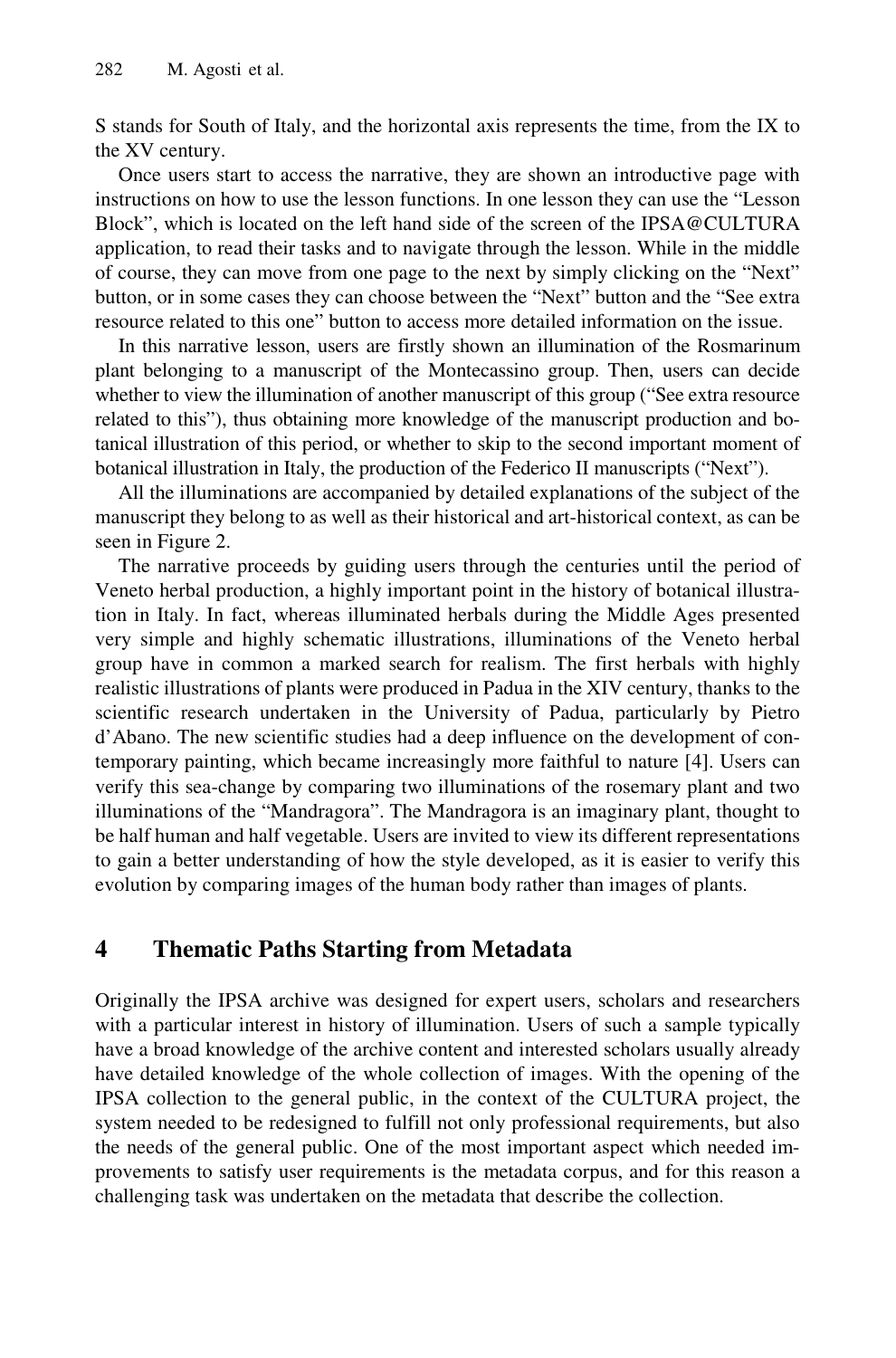rosmarinum - rosmarinus officinalis - rosemary.

rosmarino, rosmarinum, rosmarinus,

Lesson Block

**Poemarinum** chain of derivation



**Fig. 2.** Screen shot of a step of a narrative lesson in IPSA@CULTURA

IPSA@CULTURA contains nine digitized manuscripts for a total of more than 3000 digital images representing about 1000 different plants, since it is common that the same plant is contained in more than one manuscript. Each manuscript is described by 25 fields which specify physical description of the manuscript (dimension, binding, etc.), historical information (century, dating, provenance, etc.) and side notes (bibliography, observations, etc.). In addition, each image contained in a manuscript has a specific description that consists of 10 fields.

Since IPSA gathers illuminations of botanical manuscripts, the main issue regarding metadata concerns plant names. In medieval times plants did not have a standard classification as they do today, nor had an orthographic standard been established. As a consequence, the very same plant could be called by different names, and at the same time, these names could be written using different orthographic variations. Therefore, normalization of the plant names was critically needed to guarantee a correct and complete functioning of the research tool. In fact, when a user looks for a specific plant, the system should present all the images in the result list which represent that specific plant, and not only those which present the identical written shape of the query.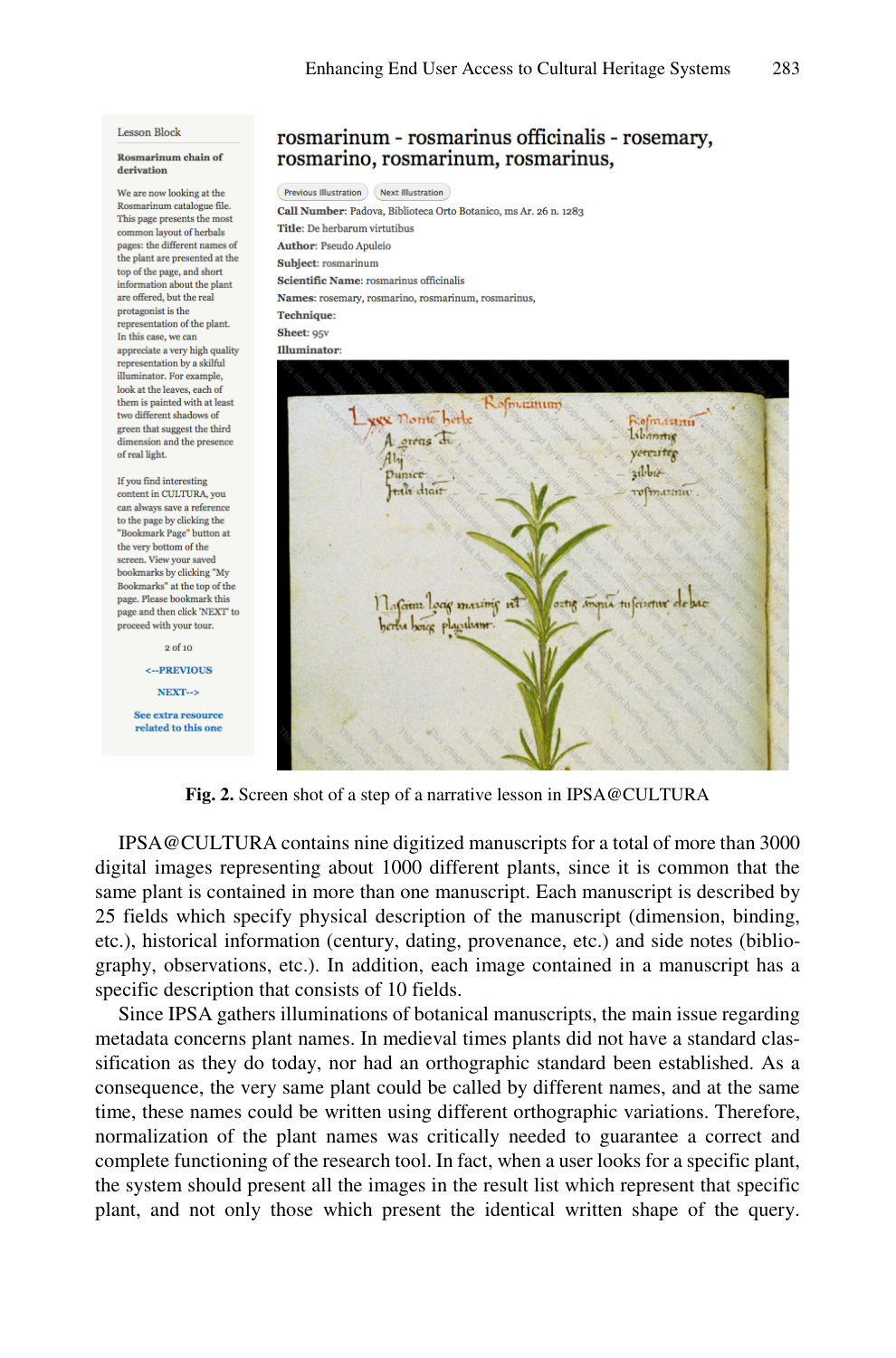This outcome is possible only if the metadata that describe the name of the plants are rendered uniform and normalized.

The work of normalization was entrusted to a linguist. Both spelling issues and lexical issues were solved using phonetic and phonology studies, historical linguistics and etymology: what we call today "*camphor*" in English is found in IPSA as "*canfora*", "*camfora*", "*canphora*" and "*camphora*", and there is no explicit link between all these variants, even though they look similar to the human eye. On the other hand, lexical issues are more complicated to solve than spelling issues, partly because they need philological and linguistic research to solve them. For example, we can use the case of the plant that today is called "*alkanet*" in English. In IPSA this plant is called "*buglossa*" in one manuscript and "*lingua bovis*" in another. It is clear that human intervention is needed to establish an explicit link between these two names, thus allowing users to find both plants in a single query since these two different names indicate the very same plant. Thanks to the normalization of plant names, many links can now be established between plants that did not seem to have anything in common before.



**Fig. 3.** Graphical representation of possible paths across the collection based on the co-occurrence of illustrations in manuscripts

Additional recommendations can be made, including computing the similarity between manuscripts based on the overlap in their visual content. In fact, it is likely that when one manuscript inspired the development of another, the choice of the plants to be represented was influenced as well. This situation is exemplified by the relation between Egerton and Roccabonella, because the former largely inspired the development of the latter, and in fact two thirds (66%) of the subjects represented in Egerton are also represented in Roccabonella. Another piece of evidence is the relation between Orto Botanico and Vindobonensis. As described in the narrative reported in Section 3, historians of art believe that the former was influenced by previous models developed at the court of Federico II. This result is also reflected by the overlap between the two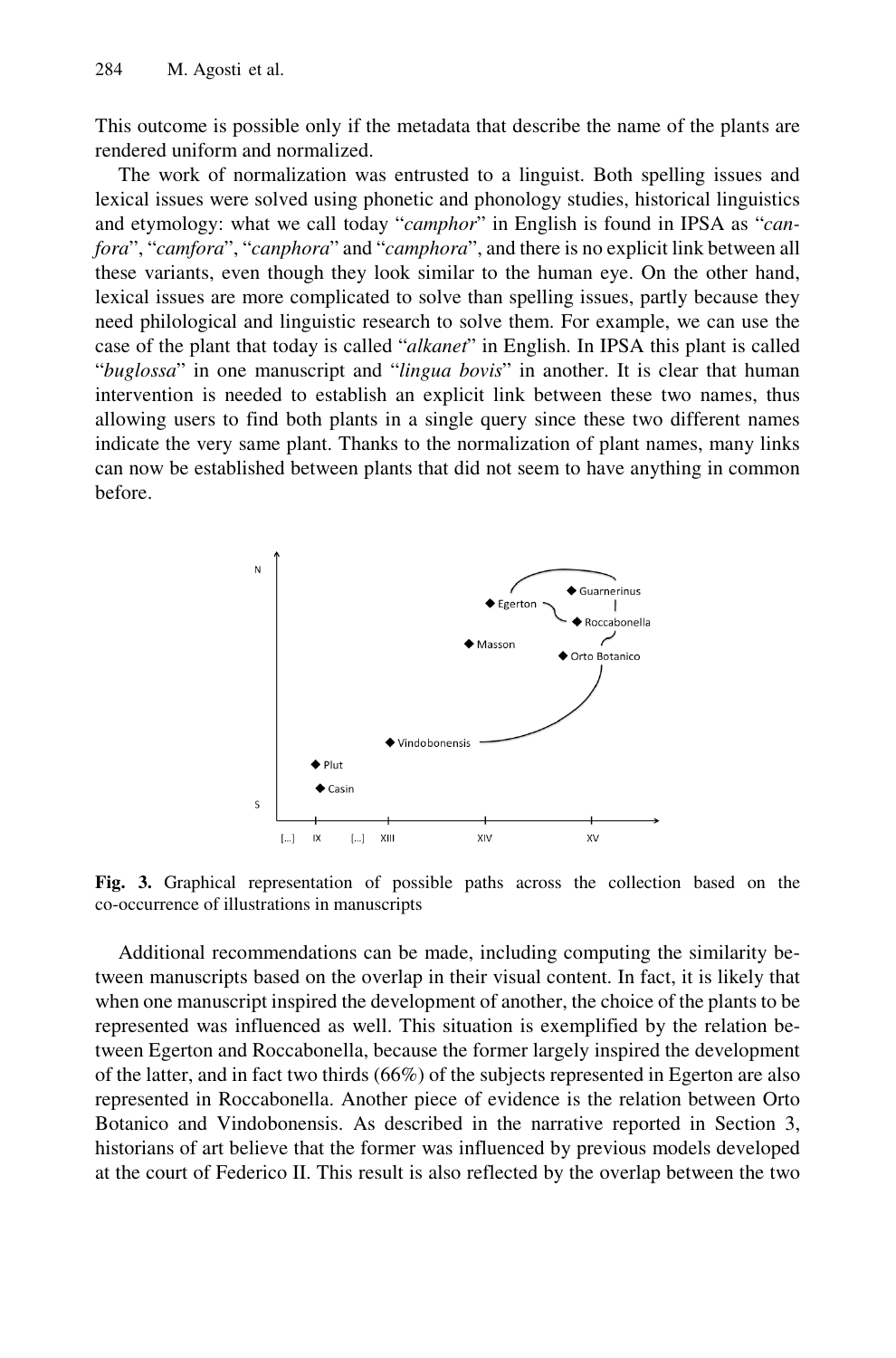manuscripts, since all the illustrations of Vindobonensis that are common to at least one other manuscript (one third of the total, about 35%) are also depicted in Orto Botanico.

The analysis of overlapping images also highlights a group of manuscripts that have in common a large number of illustrations: Egerton, Roccabonella, Guarnierinus and Orto Botanico. As can be seen in Figure 1, they share the same provenance and they were created in the same historical period, meaning that automatic analysis can provide relevant hints about the relations between these manuscripts.

Figure 3 shows the presence of possible thematic paths which were computed by starting from metadata content, as an automatic alternative to the narratives provided by scholars.

## **5 Visual Similarity as Evidence for Alternative Paths**

Another kind of analysis can be carried out on image content. Visual descriptors have become a popular tool for content-based information retrieval, in particular in the context of MPEG-7<sup>5</sup>. Although these descriptors were not developed for historical illustrations, they capture some characteristics that can be relevant also from the point of view of an art historian. In particular, according to a joint analysis with an expert in illuminated manuscripts, we selected three of the standard MPEG-7 descriptors:

- *Color Structure Descriptor* (CSD): providing that some normalization is carried out to compensate for the background color of the parchment, this takes into account the color palette used by the illustrator. In particular, the artistic quality of the manuscript and the choice of a realistic representation versus a simplified one are likely to be correlated with the color structure of the illustration.
- *Edge Histogram Descriptor* (EHD): this is correlated with the process of creating illuminations. In fact, depending on stylistic choices, some illustrators decided to highlight the contours with black ink, while others created a pencil sketch and did not delete the pencil drawing after painting. Sometimes, they covered the whole pencil sketch with colors, so we do not have any evidence of the existence of underdrawing. Hence, edges can be of many different types, colors and dimensions.
- *Region Shape Descriptor* (RSD): this is correlated with the choice on how the illustration is integrated with the text of the manuscript. Typically, the illustrations were made after the calligrapher wrote the manuscript, using the available space that was left on the page.

We carried out an initial evaluation of how visual similarity can be correlated with the relations highlighted in the narratives, using the plants that were common to almost all the manuscripts in the collection. To this end we manually cropped the images from the full manuscript pages contained in IPSA and we computed the similarity using the cosine distance between images of the same subject. We then qualitatively analyzed the individual effect of each descriptor.

j

<sup>5</sup> http://mpeg.chiariglione.org/standards/mpeg-7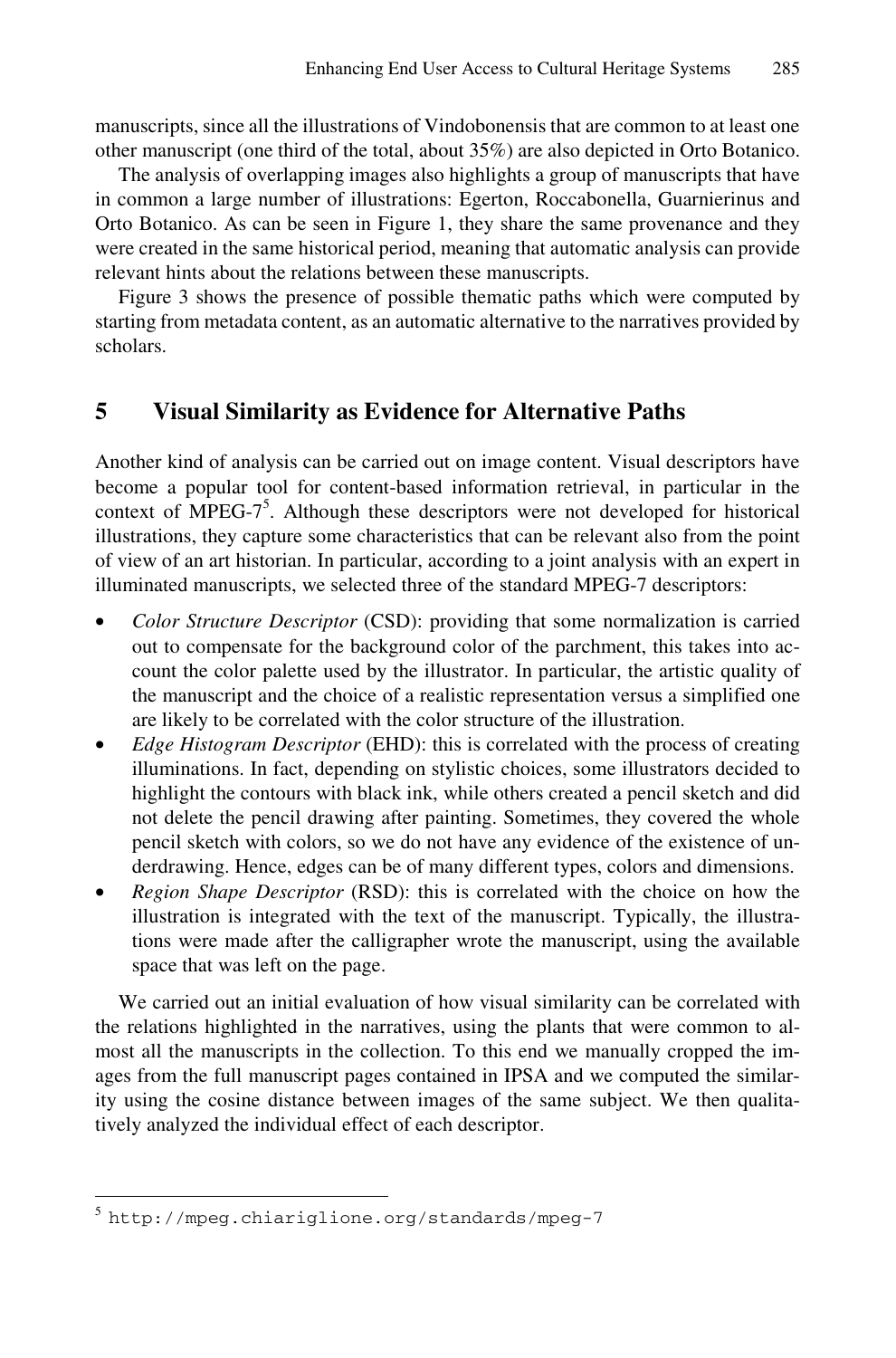The relation between Egerton and Roccabonella, which present a high level of stylistic resemblance, is also highlighted by visual descriptors. When an illustration from Roccabonella is used as a query, the corresponding illustration from Egerton had the highest rank for both CSD and EHD, while it was among the first two for RSD. Similarly, also the relation between Vindobonensis and Orto Botanico (described in the previous section) is correlated with their visual similarity: using illustrations from Orto Botanico as queries gave the corresponding illustrations of Vindobonensis at top rank. Using both CSD and EHD the two manuscripts created in Montecassino showed the highest similarity, although this result is not surprising considering that the illustrations in both case are monochromatic. Similarly, the more recent manuscripts in the IPSA collection tended to cluster together, with Guarnierinus very close to Roccabonella and Orto Botanico. This characteristic is particularly evident using RSD.

We think that these initial results can be an interesting starting point for the development of computer-aided narratives. Clearly, the experience of art historians cannot be simulated by the use of these general-purpose descriptors, yet we believe it is interesting that some correlation exists between different sources of evidence. An example of these paths is shown in Figure 4.



**Fig. 4.** Graphical representation of possible paths across the collection based on visual similarity

## **6 Conclusions and Future Work**

In this paper we presented different possible approaches for engaging users with a digital collection. On the one hand, the experience of scholars can be used to create narratives through a collection of manuscripts in order to present relevant content to the general public. On the other hand, automatic analysis of metadata, and visual descriptors can be used as an alternative way to recommend new items to end users. In this way, users can access digital cultural heritage both following the paths prepared by experts in the domain and exploring content preselected by automatic methods. As an additional feature, users could be taught not only with the content of the collection